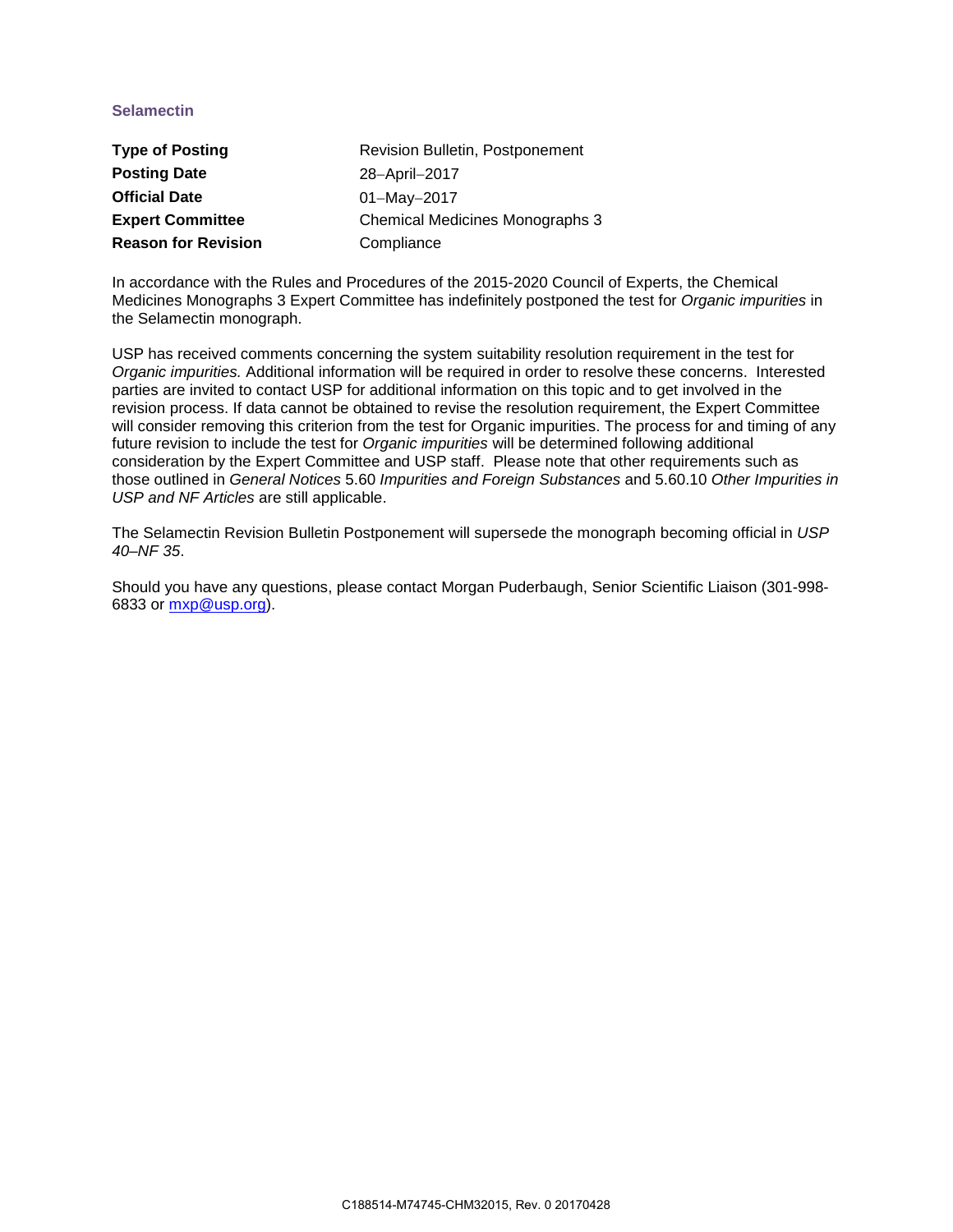*Revision Bulletin* Official May 1, 2017 **Selamectin** 1

# **.Selamectin**



 $C_{43}H_{63}NO_{11}$  769.96 25-Cyclohexyl-4′-*O*-de(2,6-dideoxy-3-*O*-methyl-<sup>α</sup>-L-*arabino*- **Table 1**

22,23-dihydro-5-(hydroxyimino)-avermectin A1a;<br>22,23-dihydro-5-(hydroxyimino)-avermectin A1a;<br>20aE,4E,5'S,6S,6'S,7S,8E,11R,13R,15S,17aR,20aR,20bS)-6'-Cyclohexyl-7-[(2,6-dideoxy-3-*<sup>O</sup>* <sup>0</sup> <sup>40</sup> <sup>60</sup> -methyl-<sup>α</sup>-L-*arabino*-hexopyranosyl)oxy]-3′,4′,5′,6,6′,7,10,11,14,15,20a,20b- <sup>28</sup> <sup>40</sup> <sup>60</sup> dodecahydro-20b-hydroxy-5′,6,8,19-tetramethylspiro 45 20 80 [11,15-methano-2*H*,13*H*,17*H*-furo[4,3,2-*pq*][2,6]benzodioxacyclooctadecin-13,2′-[2*H*]pyran]-17,20(17a*H*)-dione **Diluent:** Acetonitrile and water (60:40)

lamectin (C<sub>43</sub>H<sub>63</sub>NO<sub>11</sub>), calculated on the anhydrous and **Sample solution:** 500 µg/mL of Selamectin in *Diluent* solvent-free basis.

- 
- 

### **PROCEDURE**

primate Chromatographic system<br>
Chromatography (621), System Suitability.)<br>
Chromatography (621), System Suitability.)<br>
Column: 3.9-Pmm × 15-cm; 4-µm packing L1<br>
Column: 3.9-Pmm × 1.6 for the selamectin peak,<br>
Column: 3.9 Fuitability requirements<br> **Suite -** (*r<sub>U</sub>*/*r<sub>S</sub>*) × (*C<sub>S</sub>*/*C<sub>U</sub>*) × (1/*F*) × 100<br>
Relative standard deviation: NMT 0.73%<br>  $F_{\mu} = \text{peak response of each impurity from the$ **Relative standard deviation:** NMT 0.73%  $r_U$  = peak response of each impurity from the<br> **Analysis** Samples: Standard solution and Sample solution<br>
Calculate the percentage of selamectin (C<sub>43</sub>H<sub>63</sub>NO<sub>11</sub>) in  $r_S$  = peak *Standard solution* ( $\mu$ g/mL)<br> *C<sub>U</sub>* = concentration of Selamectin in the *Sample*<br> *Solution* ( $\mu$ g/mL)<br> *Cu* = concentration of Selamectin in the *Sample*<br> *Solution* ( $\mu$ g/mL)

- 
- 

```
Add the following: C<sub>U</sub> = concentration of Selamectin in the Sample
                                                             solution (mg/mL)
                                                     . Acceptance criteria: 96.0%–102.0% on the anhydrous
                                                      and solvent-free basis
```
### **IMPURITIES**

• **RESIDUE ON IGNITION** 〈**281**〉 **Sample:** 1.0 g **Acceptance criteria:** NMT 0.1%

### *Change to read:*

•**ORGANIC IMPURITIES**

**Solution A:** Water

**Solution B:** Acetonitrile

**Mobile phase:** See *Table 1*. Return to original conditions and re-equilibrate the system.

| Time<br>(min) | <b>Solution A</b><br>(%) | <b>Solution B</b><br>(%) |
|---------------|--------------------------|--------------------------|
|               |                          |                          |
|               |                          |                          |
|               |                          |                          |

**System suitability solution:** 500 µg/mL of USP Selamectin RS in *Diluent* **DEFINITION Standard solution:** 2.5 µg/mL of USP Selamectin RS in Selamectin RS in Selamectin RS in Selamectin RS in Selamectin RS in **Chromatographic system IDENTIFICATION**<br>
• **A. INFRARED ABSORPTION** (197): [NOTE—Methods de-<br> **IDENTIFICATION ASSORPTION** (1971). [NOTE—Methods de-<br> **Detector:** UV 243 nm • **A. INFRARED ABSORPTION**  $\langle 197 \rangle$ : [NOTE—Methods de-<br>scribed in  $\langle 197K \rangle$ ,  $\langle 197M \rangle$ , or  $\langle 197A \rangle$  may be used.]<br>• **B.** The retention time of the major peak of the *Sample* 6. Column: 3.9-mm × 15-cm; 4-µm packin SCRIDEG IN (197K), (197M), or (197A) may be used.]<br> **B.** The retention time of the major peak of the *Sample*<br>
solution corresponds to that of the *Standard solution*, as<br>
obtained in the *Assay*.<br> **SKAY**<br>
SKAY<br>
System su **System suitability**<br> **System suitability solution**<br>
Samples: System suitability solution<br>
Solution **Example phase:** Acetonitrile and water (80:20)<br> **Standard solution:** 0.2 mg/mL of USP Selamectin RS<br>
in Mobile phase<br>
Sample solution: 0.2 mg/mL of Selamectin in Mobile<br>
phase<br>
Chromatographic system<br>
(See Chromatography

 $r_0$  = peak response from the Sample solution<br>  $r_5$  = peak response from the Standard solution<br>  $C_5$  = concentration of USP Selamectin RS in the<br>
Standard solution (mg/mL)<br>  $C_5$  = concentration of USP Selamectin RS in

2017 The United States Pharmacopeial Convention *All Rights Reserved.*